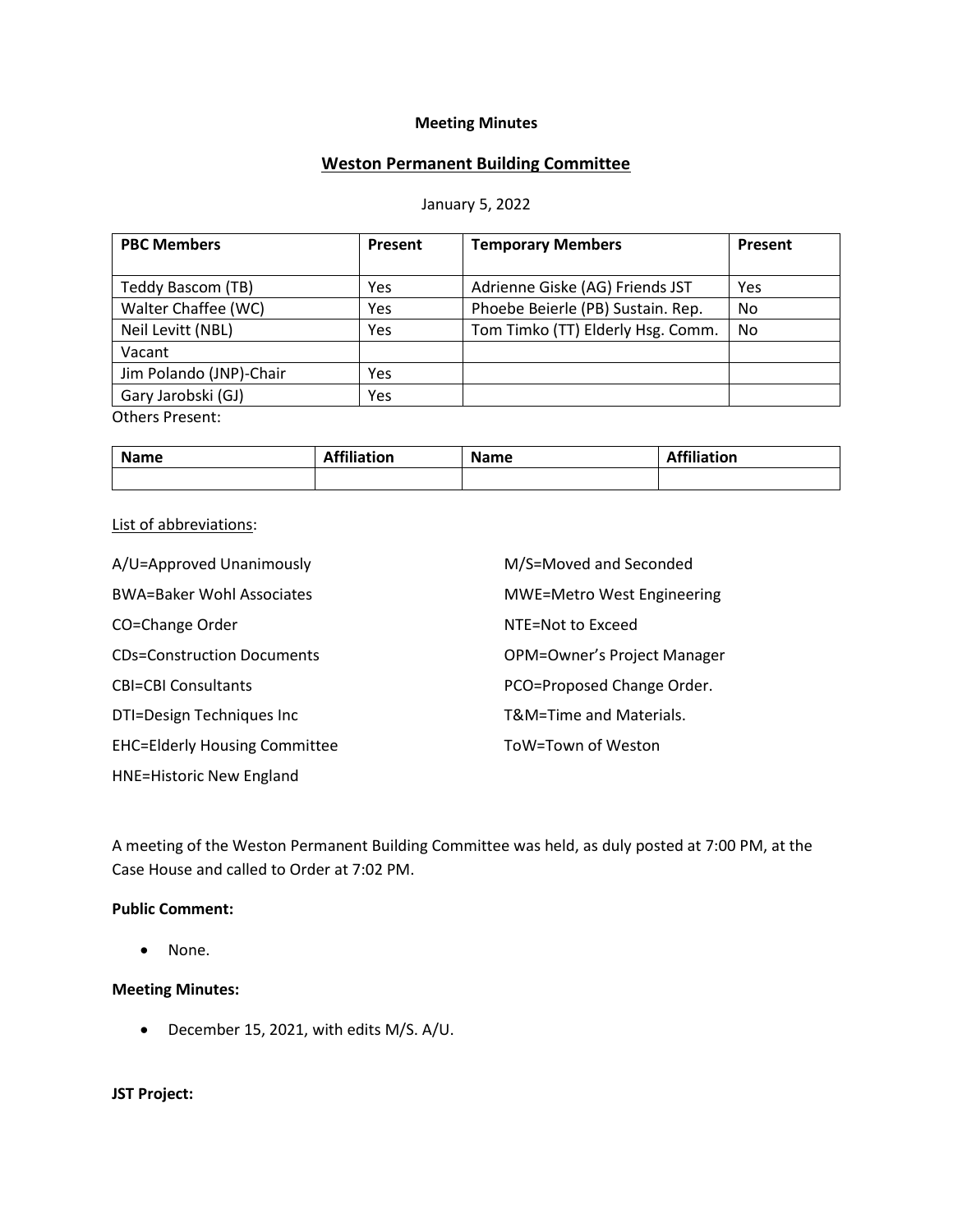- AG reported on the working group meeting held on the 4<sup>th</sup> of January.
- AG noted that the FOJST are working with the Town Manager and with a representative of the Select Board on the contract between the TOW and the FOJST.
- GJ reported that Substantial Completion is coming closer, and the Building Department is currently checking to verify that all required documents have been received. GJ to check on the status on 1/6/22.
- GJ noted that the contractor, MOCC, will not accept any additional work requests so that their contract can be closed out. This is understood by the OPM and Design Team.
- GJ noted that one of the Facilities staff members will occupy the building as soon as we receive a Certificate of Occupancy so the building will be occupied to satisfy our TOW insurance requirements.
- GJ reported that a small electric space heater will be provided by Facilities in the Dry-Sprinkler room, as there is currently no heat, and the room contains water-filled piping.
- GJ reported that the Board of Health is satisfied with the documents received by MWE to facilitate project closeout.
- GJ reported that the glass panels for the second-floor lobby and the rear corridor have been installed. The second floor installation is not acceptable as the glass is not clear as specified and noted on the submittals. The current installation is acceptable for substantial completion, and a Certificate of Occupancy but must be replaced with clear glass. MOCC recognizes their mistake and will correct by providing clear glass.
- GJ presented a phased Substantial Completion program as there are items (primarily planting) that cannot be completed until the spring of 2022. PBC agrees with the approach.
- GJ presented PCO #163 in the amount of \$1,528.30 for furnishing interior storm windows on 3 windows that were not accounted for in the Contract Documents, and recommended approval. It was noted that these items will be installed by the TOW under the Facilities group. GJ will confirm that the required measurements of the windows will be accomplished by MOCC. M/S. A/U.
- GJ presented a proposal from Trellis Structures received from MOCC for furnishing the materials for the structure to screen the top of the HVAC condensing unit at the rear of the barn in the amount of \$19,440.00. GJ noted that MOCC will not agree to install the material, so the Facilities Group will need to contract for the installation and requested an additional \$3,000.00 for the contractor to source the materials. This amount is an allowance and will be managed by the Facilities group. M/S. A/U.
- GJ presented a BWA invoice in the amount of \$8,760.00 and noted CBI's recommended approval. M/S. A/U.
- GJ presented issues with the exterior fence as the specified material and the material used for the mock-up are not the same. After discussion about cost differences, which were not specified, and durability issues, a motion to authorize GJ to resolve this with MOCC so that all fence sections are the same material and there are no additional costs, was accepted.

# **Middle School RTU Replacement:**